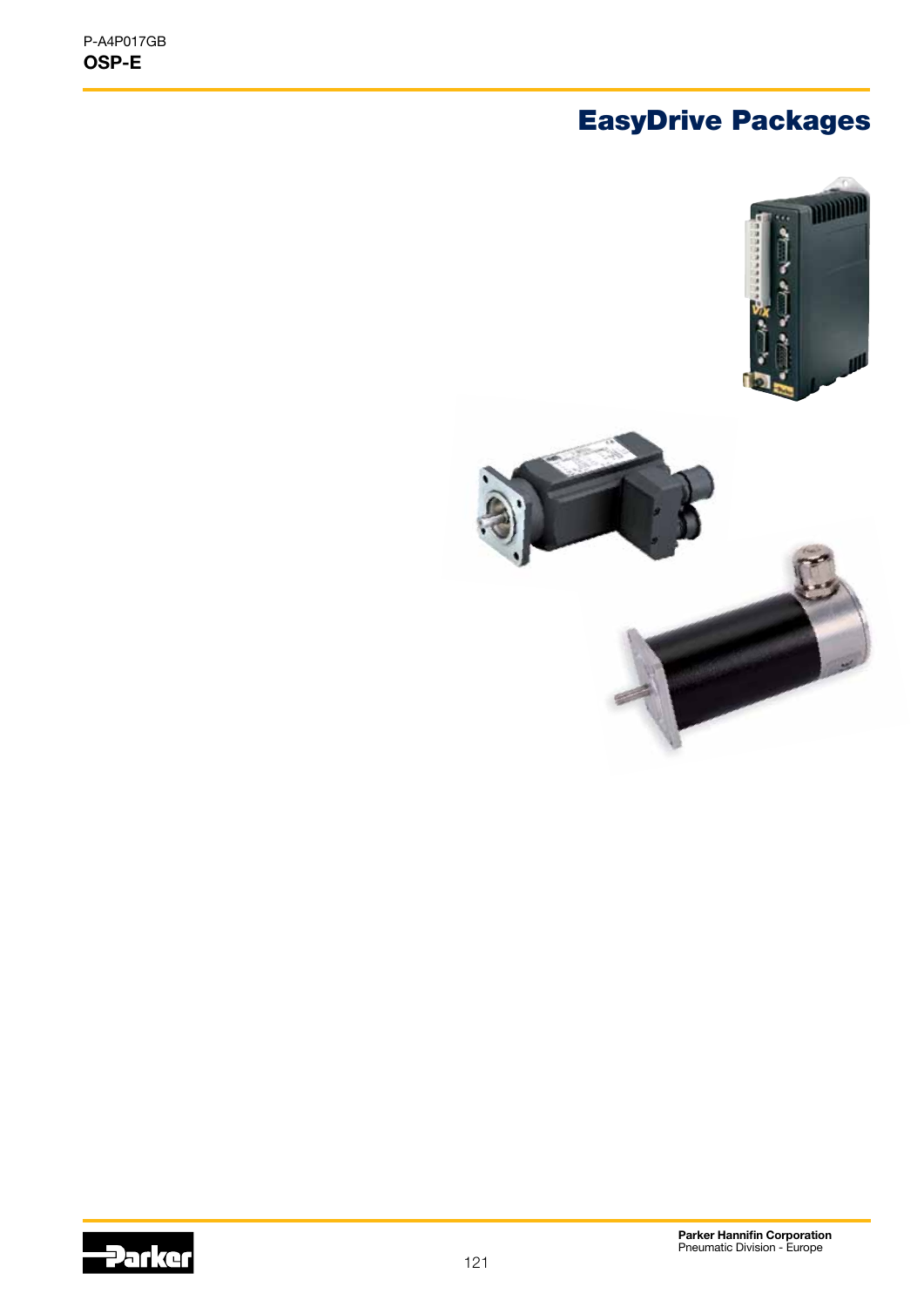# Microstepping Controller

The microstepping controller has outstanding characteristics, for both slow and fast movements. Its step resolution from 400 to 51,200 steps per revolution is freely programmable and allows ideal adjustment to requirements regarding speed and response characteristics.

# Technical Data - Microstepping Controller

| <b>Characteristics</b>               | Symbol          | Unit       |                               |
|--------------------------------------|-----------------|------------|-------------------------------|
| Output Voltage Motor                 | $U_{\text{bP}}$ |            | VDC $48 - 80 (+5\% to -15\%)$ |
| Nominal Output Current               | $I_{\text{nP}}$ | Α          | 5.6                           |
| Peak Output Current                  | ים µ            | Α          | 8                             |
| Motor Inductance                     |                 | mH         | $0.5$ to $20$                 |
| Output Voltage Logic                 | $U_{\text{bl}}$ | <b>VDC</b> | 24 (+/- 12.5%)                |
| Nominal Current Logic                | ∣ <sub>nL</sub> | mA         | 250                           |
| Resolution Motor (freely selectable) |                 | Inc./rev   | 400 to 51,200                 |
| Digital Inputs                       |                 |            | 5                             |
| <b>Digital Outputs</b>               |                 |            | 3                             |
| Com Port                             |                 |            | <b>RS232</b>                  |
| User Interface                       |                 |            | EasyDrive                     |
| Certification                        |                 |            | CE / UL (E194158)             |

# Servo Controller

The servo controller should be selected for dynamic motion profiles, since it can deliver for the motor a peak current which is 3 times higher than the rated current. Optimising the closed loop parameters allows the system consistency to be adapted to the individual application's requirements and thus generate an excellent motion profile.

The EasyDrive user menue allows you to do commissioning quickly and easily without the need to go through user manuals.

#### Technical Data - Servo Controller

| <b>Characteristics</b> | Symbol            | Unit       |                       |
|------------------------|-------------------|------------|-----------------------|
| Output Voltage Motor   | $U_{\text{bP}}$   | <b>VDC</b> | 48 - 80 (+5% to -15%) |
| Nominal Output Current | $I_{\sf nP}$      | A          | 5                     |
| Peak Output Current    | $I_{\mathsf{pP}}$ | A          | 15                    |
| Motor Inductance       |                   | mH         | $0.5 \text{ to } 10$  |
| Output Voltage Logic   | $U_{\text{bL}}$   | <b>VDC</b> | 24 (+/- 12.5%)        |
| Nominal Current Logic  | ¦nL               | mA         | 250                   |
| Resolver               |                   | pulses/rev | 4,096                 |
| Digital Inputs         |                   |            | 5                     |
| Digital Outputs        |                   |            | 3                     |
| Com Port               |                   |            | <b>RS232</b>          |
| User Interface         |                   |            | EasyDrive             |
| Certification          |                   |            | CE / UL (E194158)     |

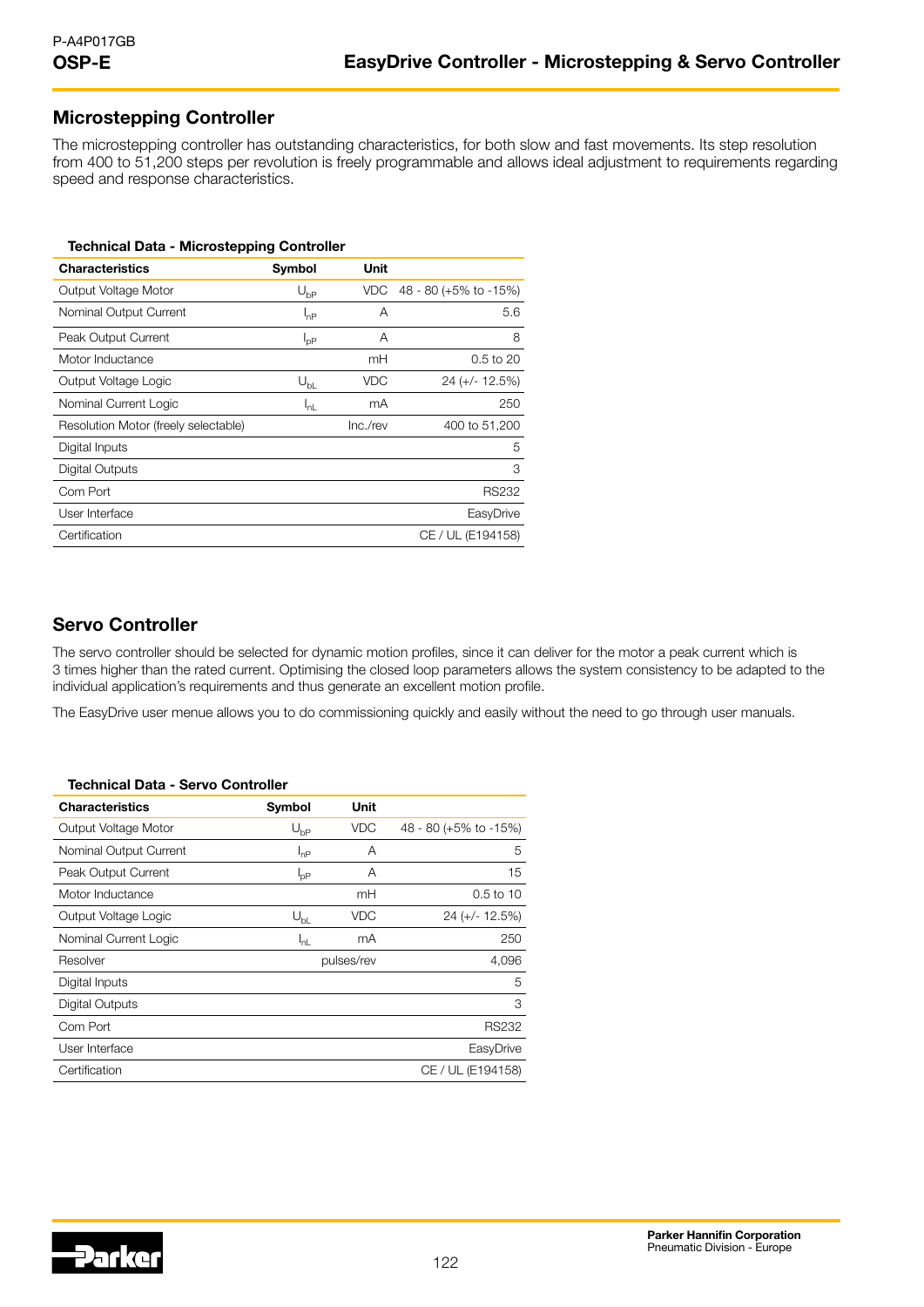Pin

|  |  | <b>EasyDrive Controller / Connectors</b> |
|--|--|------------------------------------------|
|--|--|------------------------------------------|

|                         | <b>Supply and Motor Connector</b><br><b>Terminal Block X1</b>                                  |                   |                  | RS232 Com-port<br>D-SUB 9-pole X3                                                                                                                       |
|-------------------------|------------------------------------------------------------------------------------------------|-------------------|------------------|---------------------------------------------------------------------------------------------------------------------------------------------------------|
| Pin                     |                                                                                                | <b>Connection</b> | Pin              | Connection                                                                                                                                              |
|                         | Microstepper                                                                                   | Servo             | 1                |                                                                                                                                                         |
| $\mathbf{1}$            | Motor Phase B-                                                                                 | <b>Brake</b>      | $\mathbf{2}$     | Drive Clear (low activ)                                                                                                                                 |
| $\overline{\mathbf{2}}$ | Motor Phase B+                                                                                 | Motor Phase W     | $\mathbf 3$      | Ground                                                                                                                                                  |
| 3                       | Motor Phase A-                                                                                 | Motor Phase V     | $\overline{4}$   | <b>Rx</b>                                                                                                                                               |
| 4                       | Motor Phase A+                                                                                 | Motor Phase U     | 5                | Tx                                                                                                                                                      |
| ${\bf 5}$               |                                                                                                | Motor Ground      | $\bf 6$          | ÷,                                                                                                                                                      |
| 6                       |                                                                                                | Logic OVDC        | $\overline{7}$   | Tx (D loop)                                                                                                                                             |
| $\overline{\mathbf{z}}$ |                                                                                                | Logic +24VDC      | 8                |                                                                                                                                                         |
| 8                       |                                                                                                | Ground            | $\boldsymbol{9}$ | +5V Supply                                                                                                                                              |
| 9                       |                                                                                                | Power OVDC        |                  | $5\,\circlearrowright\,\circlearrowright\,\circlearrowleft\,\circlearrowright\,\circlearrowleft\,\circlearrowleft\,\circlearrowright\,\circlearrowleft$ |
|                         |                                                                                                |                   |                  | 900006                                                                                                                                                  |
|                         | $5\circledcirc\circledcirc\circledcirc\circ1$<br>$\circledcirc$<br>10 0 0 0 0 0 6<br>150000011 | $\circledcirc$    | ◎                | $\circledcirc$                                                                                                                                          |

| $\begin{array}{r} 5\circledcirc\circledcirc\circledcirc\circledcirc\;\\ 10\circledcirc\circledcirc\circledcirc\circledcirc\;\\ 15\circledcirc\circledcirc\circledcirc\circledcirc11 \end{array}$ |  |
|--------------------------------------------------------------------------------------------------------------------------------------------------------------------------------------------------|--|
|--------------------------------------------------------------------------------------------------------------------------------------------------------------------------------------------------|--|

| <b>Resolver Feedback</b><br>D-SUB 15-pole X2 |                   |  |
|----------------------------------------------|-------------------|--|
| Pin                                          | <b>Connection</b> |  |
| 1                                            |                   |  |
| $\mathbf{2}$                                 |                   |  |
| 3                                            | Ground            |  |
| 4                                            | REF. res $+$      |  |
| 5                                            | +5V supply        |  |
| 6                                            | Motor -           |  |
| 7                                            | - Sin             |  |
| 8                                            | $+$ Sin           |  |
| 9                                            |                   |  |
| 10                                           | Motor +           |  |
| 11                                           | - Cos             |  |
| 12                                           | + Cos             |  |
| 13                                           |                   |  |
| 14                                           |                   |  |
| 15                                           | REF.res -         |  |

|              | D-SUB 15-pole X5       |
|--------------|------------------------|
| Pin          | <b>Connection</b>      |
| 1            | 0V                     |
| $\mathbf{2}$ | 0 V                    |
| 3            | 0V                     |
| 4            | Output 2               |
| 5            | Output 1               |
| 6            | Input 5                |
| 7            | Input 4                |
| 8            | Input 3 (Homing)       |
| 9            | Input 2                |
| 10           | Input 1 (Start / Stop) |
| 11           | $+24V$                 |
| 12           | $+24V$                 |
| 13           | $+24V$                 |
| 14           | Output 3               |
| 15           | Analog Monitor         |

Digital Inputs and Outputs

**Parker**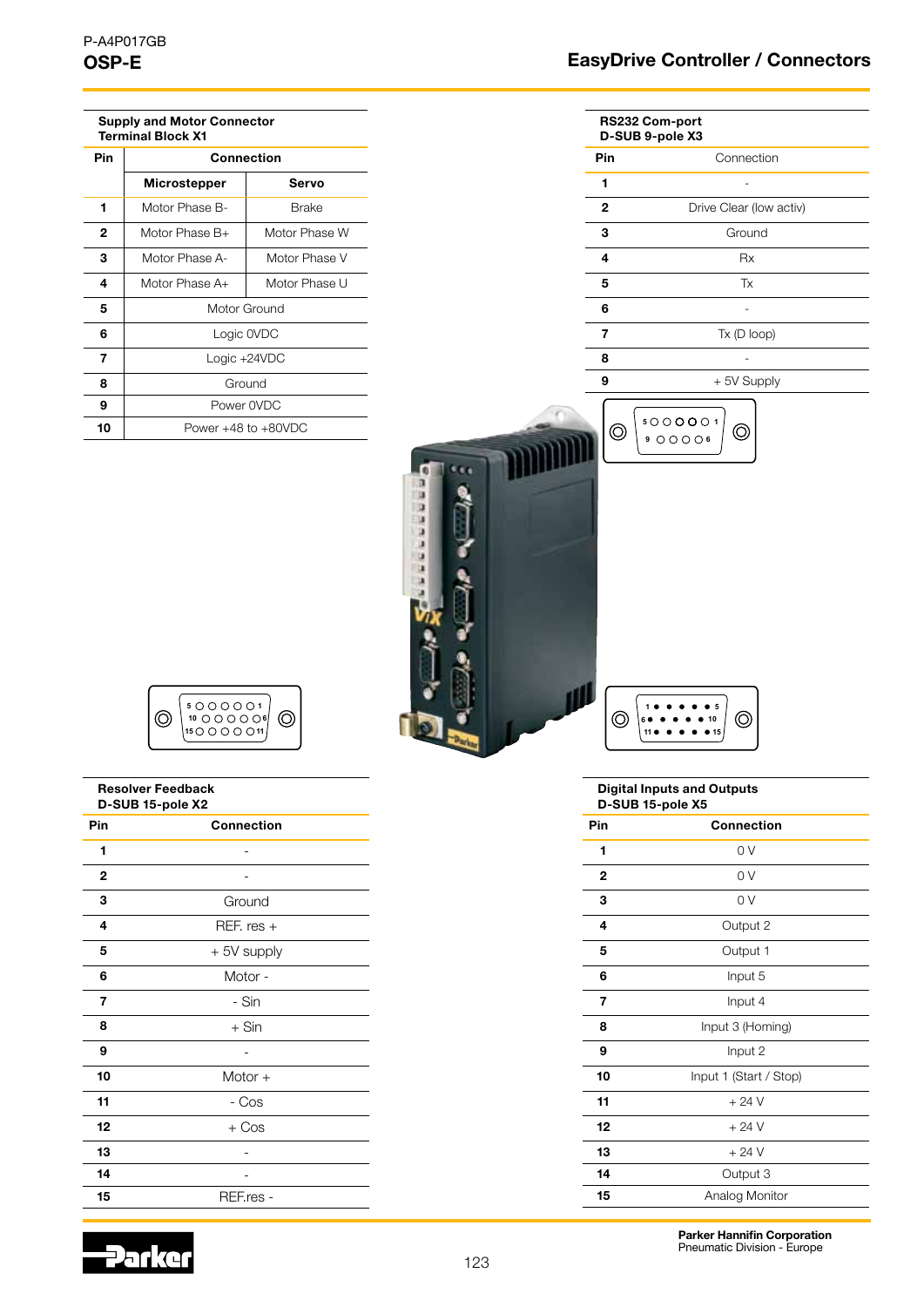# Stepper Motor

The 2-phase hybrid stepper motors were designed to suit most industrial applications that require special rigidity and reliability. The typical characteristic torque curve shows the maximum torque for the stepper motor, that must not be exceeded. For industrial applications motors usually are sized within the secure torque curve.

| <b>Technical Data - Stepper Motor</b> |                 |                   |               |               |
|---------------------------------------|-----------------|-------------------|---------------|---------------|
| <b>Characteristics</b>                | Symbol          | Unit              | <b>SY563T</b> | <b>SY873T</b> |
| <b>Holding Torque</b>                 | $M_h$           | Nm                | 1.2           | 5.4           |
| Nominal Speed                         | $n_{n}$         | $min-1$           | 900           | 900           |
| Nominal Torque                        | $M_n$           | Nm                | 0.8           | 2.5           |
| <b>Critical Speed</b>                 | $n_{\rm I}$     | $min-1$           | 1,800         | 1,800         |
| <b>Torque at Critical Speed</b>       | M,              | Nm                | 0.5           | 1.2           |
| Current per Phase (parallel)          | l <sub>oh</sub> | A                 | 6.5           | 8.4           |
| Inductivity per Phase                 |                 | mH                | 1.2           | 1.7           |
| Inertia                               | J               | kgcm <sup>2</sup> | 0.38          | 1.95          |
| Weight                                | m               | kg                | 1.4           | 3.7           |





Parker Hannifin Corporation Pneumatic Division - Europe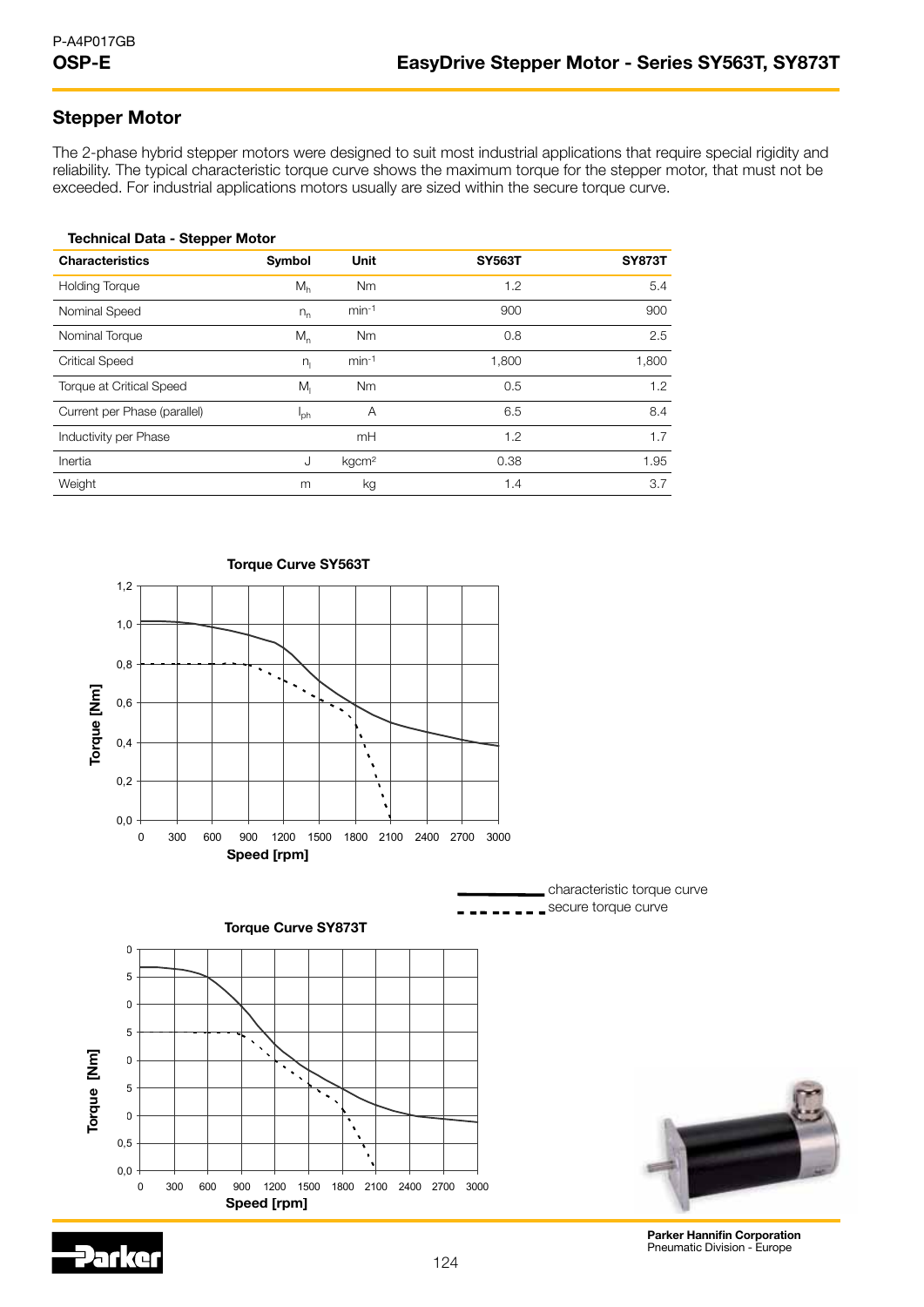# **Dimensions**



# DC Steppermotor SY

|             | Dimension Table [mm] |     |    |                |      |     |      |      |       |      |
|-------------|----------------------|-----|----|----------------|------|-----|------|------|-------|------|
| <b>Type</b> | øΑ                   | øΒ  | вт | $\Box$ $\bf C$ | øΒ   | Е.  | øΕ   | G    |       |      |
| SY563T      | 66.5                 | 5.3 | 5  | 56.5           | 38.1 | 2.5 | 6.35 | 21.0 | 130.0 | 56.5 |
| SY873T      | 99.0                 | 6.5 | 6  | 86.0           | 73.0 | 3.0 | 9.52 | 31.5 | 149.5 | 86.0 |



Parker Hannifin Corporation Pneumatic Division - Europe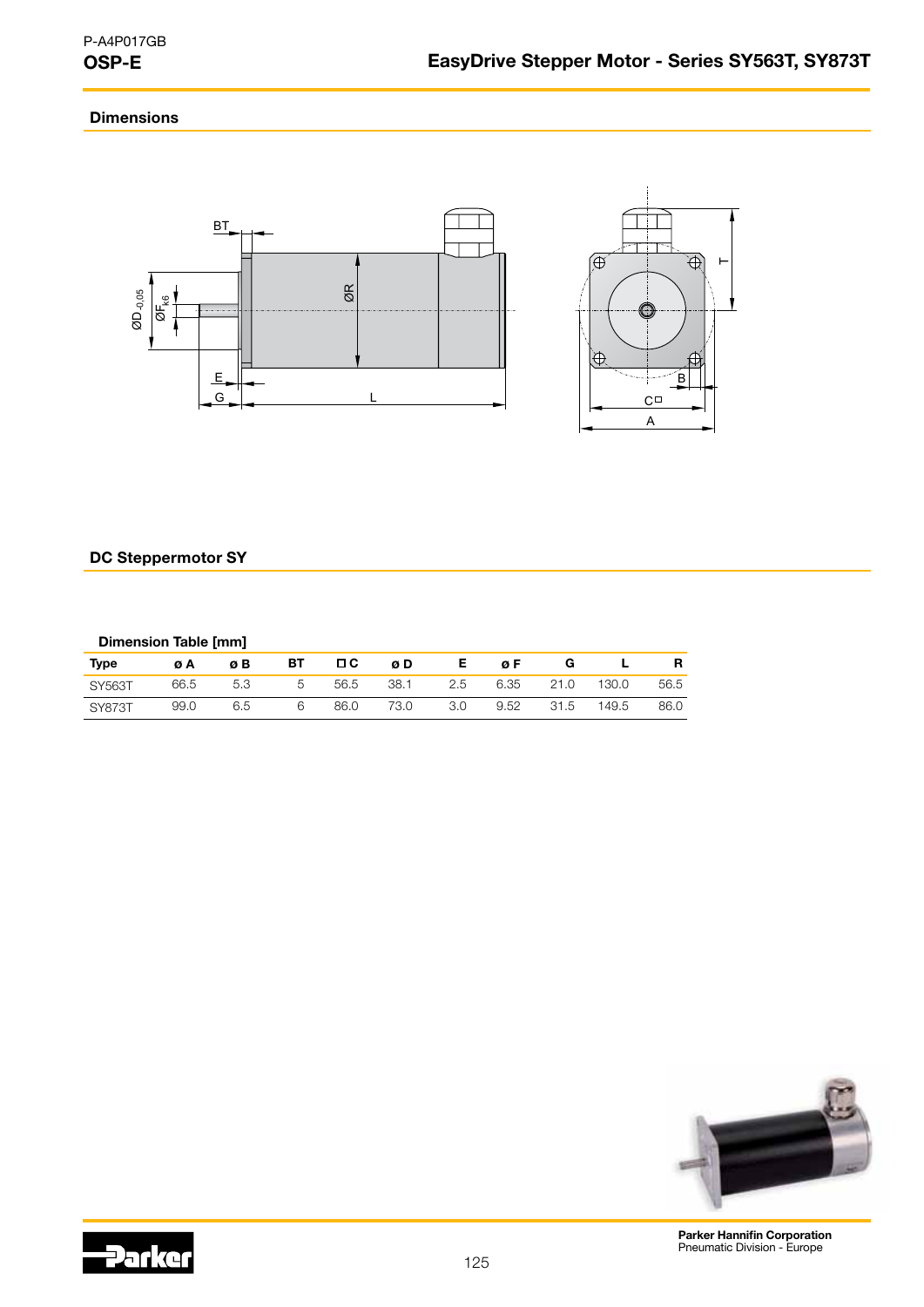# Servo Motor

The dynamic, brushless SMB servomotors show excellent power density. With their high quality Neodym magnets they give outstanding values for torque and dynamics while they have a very compact design.

| <b>Technical Data</b>      |                            |                   |                 |                 |
|----------------------------|----------------------------|-------------------|-----------------|-----------------|
| <b>Characteristics</b>     | Symbol                     | Unit              | <b>SMB60-30</b> | <b>SMB82-25</b> |
| <b>Motor</b>               |                            |                   |                 |                 |
| <b>Stand Still Torque</b>  | $M_{ss}$                   | Nm                | 1.4             | 3.0             |
| <b>Stand Still Current</b> | $I_{SS}$                   | A                 | 1.0             | 1.2             |
| Nominal Speed              | nn                         | $min-1$           | 3,000           | 2,500           |
| Nominal Torque             | $M_n$                      | Nm                | 1.0             | 1.5             |
| Nominal Current            | $\mathsf{I}_{\mathsf{n}}$  | A                 | 0.9             | 1.1             |
| Peak Torque                | $M_{\rm p}$                | $N_m$             | 3.0             | 4.5             |
| Peak Current               | $I_{p}$                    | A                 | 2.7             | 3.3             |
| Torque constant            | K                          | Nm/A              | 0.90            | 0.73            |
| Rotor Inertia              | J                          | kgcm <sup>2</sup> | 0.3             | 1.4             |
| Weight                     | m                          | kg                | 1.5             | 3.5             |
| <b>Holding Brake</b>       |                            |                   |                 |                 |
| <b>Holding Torque</b>      | $M_{BR}$                   | $N_m$             | 2.2             | 5.0             |
| Supply Voltage             | $\mathsf{U}_{\mathsf{BR}}$ | <b>VDC</b>        | 24.0            | 24.0            |
| <b>Supply Current</b>      | <sup>I</sup> BR            | A                 | 0.34            | 0.50            |
| Inertia                    | $J_{BR}$                   | kgcm <sup>2</sup> | 0.13            | 0.43            |
| Weight                     | $m_{\rm BR}$               | kg                | 0.3             | 0.7             |
|                            |                            |                   |                 |                 |

The typical torque curve of a servo motor shown in the graphic beside. Shortly the nominal torque curve can be exceeded to at maximum the peak torque curve. The RMS torque of the application must not exceed the nominal torque value of the motor.



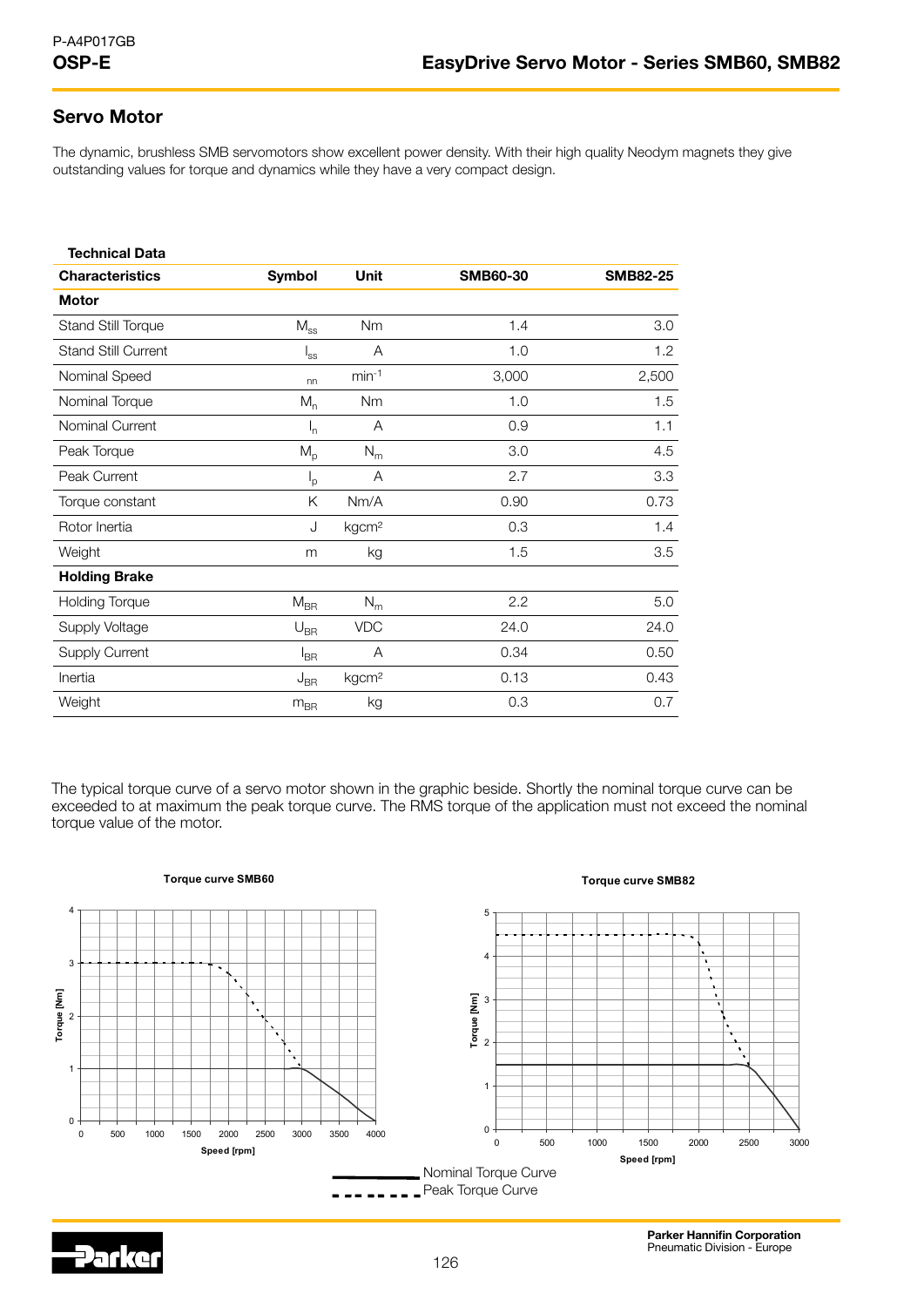# Dimension





# Dimension Table [mm]

| <b>Type</b>        |     |     |    |    | $\boldsymbol{\mathfrak{o}}$ A $\boldsymbol{\mathfrak{o}}$ B BT $\Box$ C $\boldsymbol{\mathfrak{o}}$ D <sub>h6</sub> |      | $E$ ø $F_{k6}$ | G   | (without brake) | (with brake) |    |    |    |
|--------------------|-----|-----|----|----|---------------------------------------------------------------------------------------------------------------------|------|----------------|-----|-----------------|--------------|----|----|----|
| SM <sub>x60</sub>  | 63. | 5.5 |    | 60 | 40                                                                                                                  | -2.5 |                | -23 | 129.5           | 161.0        | 60 |    | 62 |
| SM <sub>x</sub> 82 | 100 | 6.5 | 10 | 82 | 80                                                                                                                  | -3.5 | 14             | 30  | 163.5           | 206.5        | 82 | 81 | 62 |

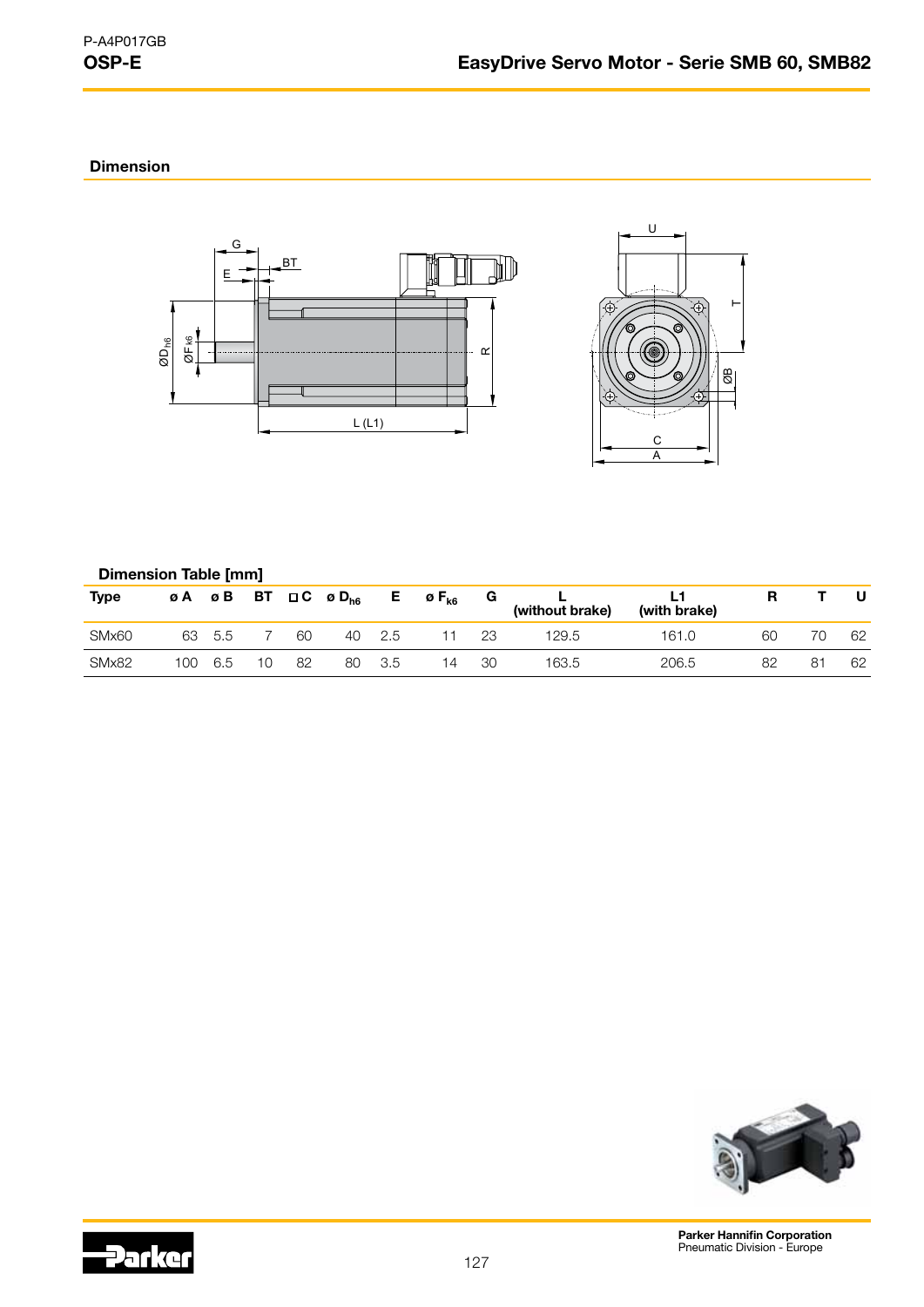# EasyDrive Stepper packages

| Type of drive |                          | <b>Coupling Housing</b> | <b>Motor Coupling</b> | <b>Motor Flange</b> |          |  |
|---------------|--------------------------|-------------------------|-----------------------|---------------------|----------|--|
| OSP-E25B      |                          |                         | 10802FIL              | 12020FIL            | œ<br>639 |  |
|               |                          | 20606FIL                | 18284FIL              | 15021FIL            |          |  |
| OSP-E32B      | $\overline{\phantom{a}}$ |                         | 12164FIL              | 16083FIL            |          |  |
|               |                          | 20607FIL                | 10842FIL              | 12022FIL            |          |  |
| OSP-E50B      |                          | 20608FIL                | 10845FIL              | 16072FIL            |          |  |
|               |                          |                         |                       |                     |          |  |
| OSP-E25S*     |                          | 20137FIL                | 12071FIL              | 12058FIL            | œ<br>63  |  |
|               | $\overline{a}$           |                         | 16004FIL              | 12181FIL            |          |  |
| OSP-E32S*     | ₩                        | 20138FIL                | 12164FIL              | 12163FIL            |          |  |
|               |                          |                         | 10842FIL              | 12063FIL            |          |  |
| OSP-E50S*     |                          | 20139FIL                | 12079FIL              | 16072FIL            |          |  |

# EasyDrive Servo packages

| Type of drive |            | <b>Coupling Housing</b> | <b>Motor Coupling</b> | <b>Motor Flange</b> |               |
|---------------|------------|-------------------------|-----------------------|---------------------|---------------|
| OSP-E25B      |            | 20606FIL                | 10803FIL              | 16060FIL            |               |
| OSP-E32B      |            |                         | 12074FIL              | 16021FIL            | $\sim$ $\sim$ |
|               | $\sqrt{2}$ | 20607FIL                | 10801FIL              | 15293FIL            |               |
| OSP-E50B      |            | 20608FIL                | 10804FIL              | 12024FIL            |               |
|               |            |                         |                       |                     |               |

| Type of Drive | <b>Coupling Housing</b> | Motor Coupling   Motor Flange |          |
|---------------|-------------------------|-------------------------------|----------|
| OSP-E25S*     | 20137FIL                | 12070FIL                      | 16068FIL |
|               |                         | 12074FIL                      | 18315FIL |
| OSP-E32S*     | 20138FIL                | 10801FIL                      | 12134FIL |
| OSP-E50S*     | 20139FIL                | 12075FIL                      | 12065FIL |

\* OSP-E, ..SB, ..ST, ..SBR, .. STR

\*\* EasyDrive packages consisting of controller, motor and 5 m cable (motor/feedback)

# Accessoiries

| <b>Description</b>   | Comment                         | Order No. |
|----------------------|---------------------------------|-----------|
| Power Supply         | XLPSU 80VDC@3A / 24VDC@0.25A    | 18356FIL  |
| I/O Connection Cable | D-SUB 15-pole flying leads, 5 m | 18357FIL  |
| Communication Cable  | RS232 COM cable, 2 m            | 18358FIL  |

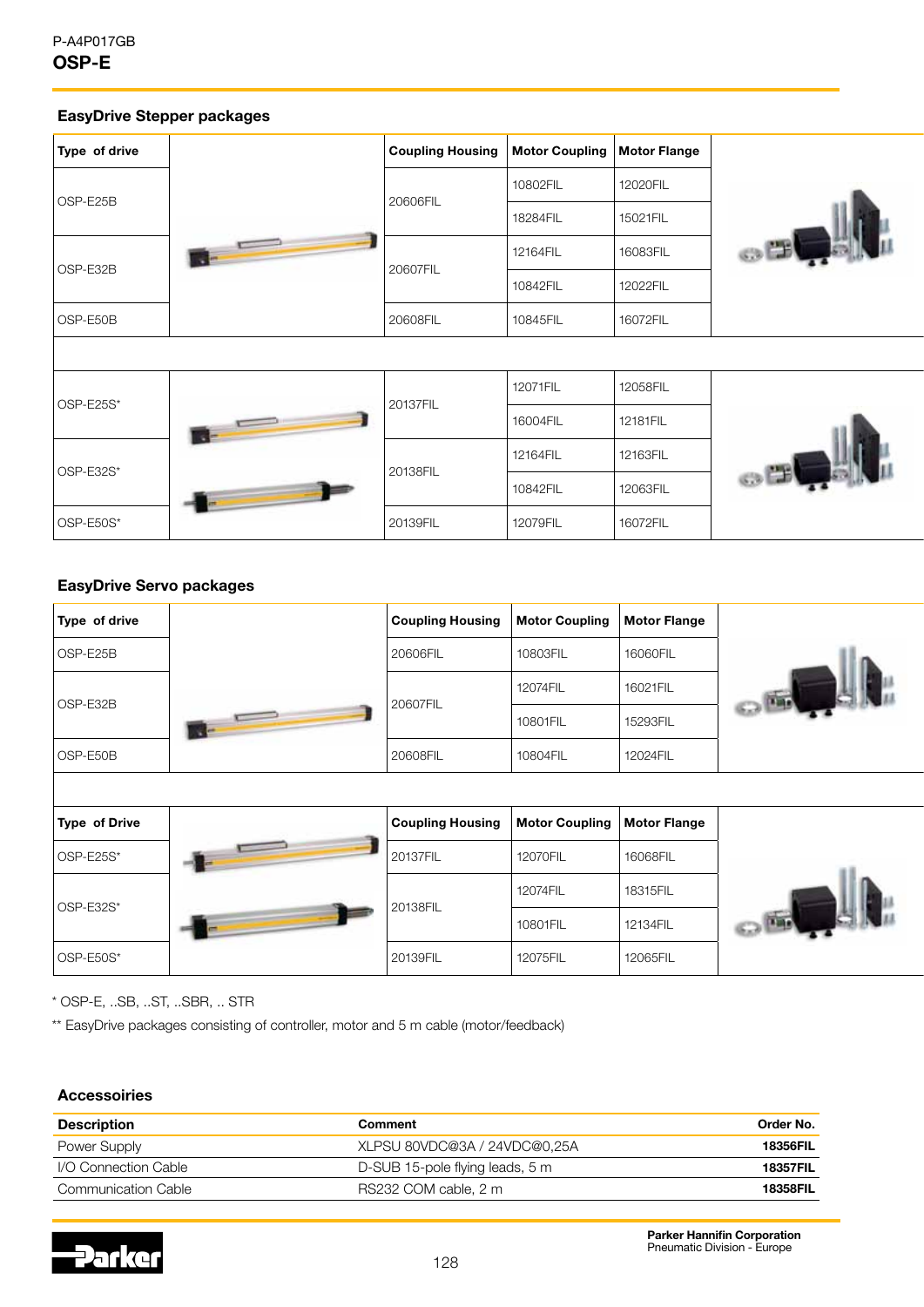|                         | <b>EasyDrive Packages**</b>         |
|-------------------------|-------------------------------------|
|                         | 18300FIL (EasyDrive Stepper SY563T) |
|                         | 18301FIL (EasyDrive Stepper SY873T) |
| $\mathbf{G}$ parameters | 18300FIL (EasyDrive Stepper SY563T) |
|                         | 18301FIL (EasyDrive Stepper SY873T) |
|                         | 18301FIL (EasyDrive Stepper SY873T) |
|                         |                                     |
|                         | 18300FIL (EasyDrive Stepper SY563T) |
|                         | 18301FIL (EasyDrive Stepper SY873T) |
|                         | 18300FIL (EasyDrive Stepper SY563T) |
|                         | 18301FIL (EasyDrive Stepper SY873T) |
|                         | 18301FIL (EasyDrive Stepper SY873T) |

| <b>EasyDrive Packages**</b>                                           |
|-----------------------------------------------------------------------|
| 18302FIL (EasyDrive Servo SMB60)<br>18312FIL (EasyDrive Servo SMBA60) |
| 18302FIL (EasyDrive Servo SMB60)<br>18312FIL (EasyDrive Servo SMBA60) |
| 18303FIL (EasyDrive Servo SMB82)<br>18304FIL (EasyDrive Servo SMBA82) |
| 18303FIL (EasyDrive Servo SMB82)<br>18304FIL (EasyDrive Servo SMBA82) |

| <b>EasyDrive Packages</b>                                             |
|-----------------------------------------------------------------------|
| 18302FIL (EasyDrive Servo SMB60)<br>18312FIL (EasyDrive Servo SMBA60) |
| 18302FIL (EasyDrive Servo SMB60)<br>18312FIL (EasyDrive Servo SMBA60) |
| 18303FIL (EasyDrive Servo SMB82)<br>18304FIL (EasyDrive Servo SMBA82) |
| 18303FIL (EasyDrive Servo SMB82)<br>18304FIL (EasyDrive Servo SMBA82) |



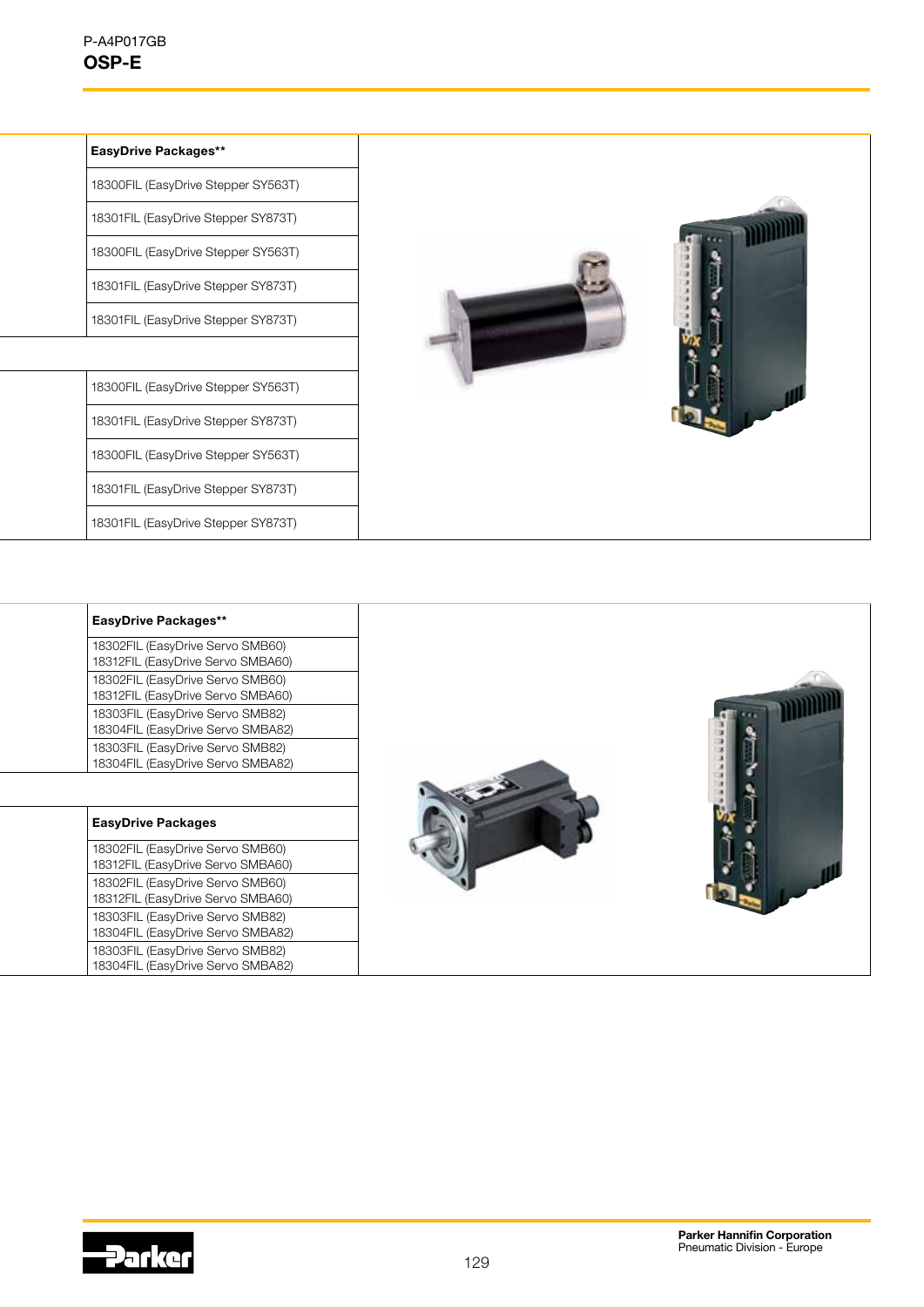P-A4P017GB OSP-E

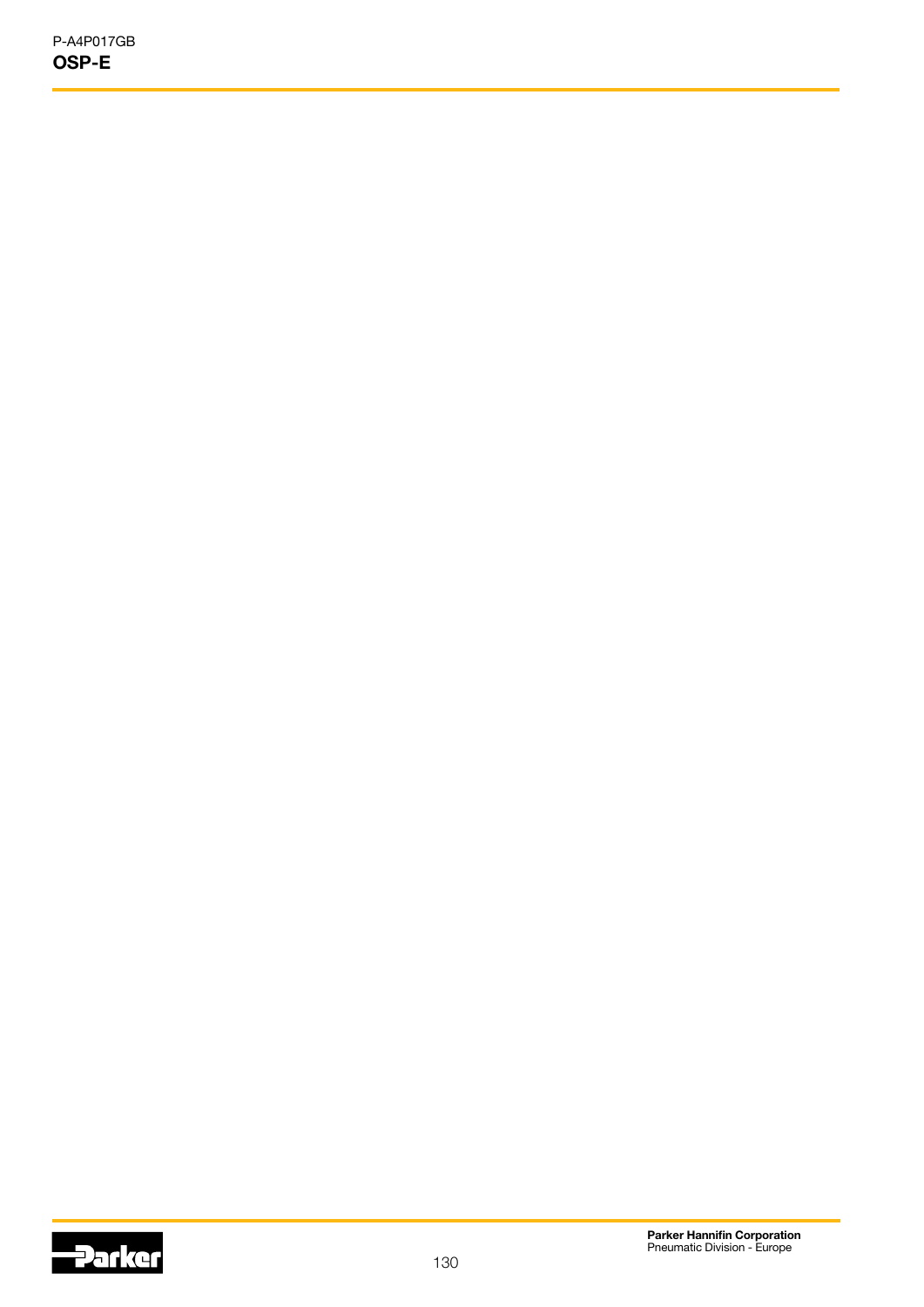| <b>Description</b>                        | <b>Illustration</b> | Page                                                                         |        |  |
|-------------------------------------------|---------------------|------------------------------------------------------------------------------|--------|--|
| Motor Mountings                           |                     | Coupling Housing, Motor<br>Flange, Motor Coupling                            | 133 ff |  |
|                                           |                     | <b>Belt Gear</b>                                                             |        |  |
| End Cap Mountings                         |                     |                                                                              | 141 ff |  |
|                                           |                     | Flange C-E                                                                   |        |  |
|                                           |                     | Mid Section Support<br>Guide Mounting                                        |        |  |
| Profile Mountings                         |                     | Adapter Profile                                                              | 147 ff |  |
|                                           |                     | Trunnion and Pivot Mounting                                                  |        |  |
|                                           |                     | <b>Clevis Mounting</b>                                                       |        |  |
| Compensations                             |                     | Inversion Mounting                                                           | 155 ff |  |
|                                           |                     | Piston Rod Eye,<br>Piston Rod Clevis,<br>Piston Rod Compensating<br>Coupling |        |  |
| <b>Guide Mountings</b>                    |                     | End Cap Mounting<br>Profile Mounting                                         | 161 ff |  |
| Magnetic Sensors                          |                     |                                                                              | 165 ff |  |
| Displacement Measuring System<br>SFI-plus |                     |                                                                              | 171 ff |  |
| Cable Cover                               |                     |                                                                              | 175 ff |  |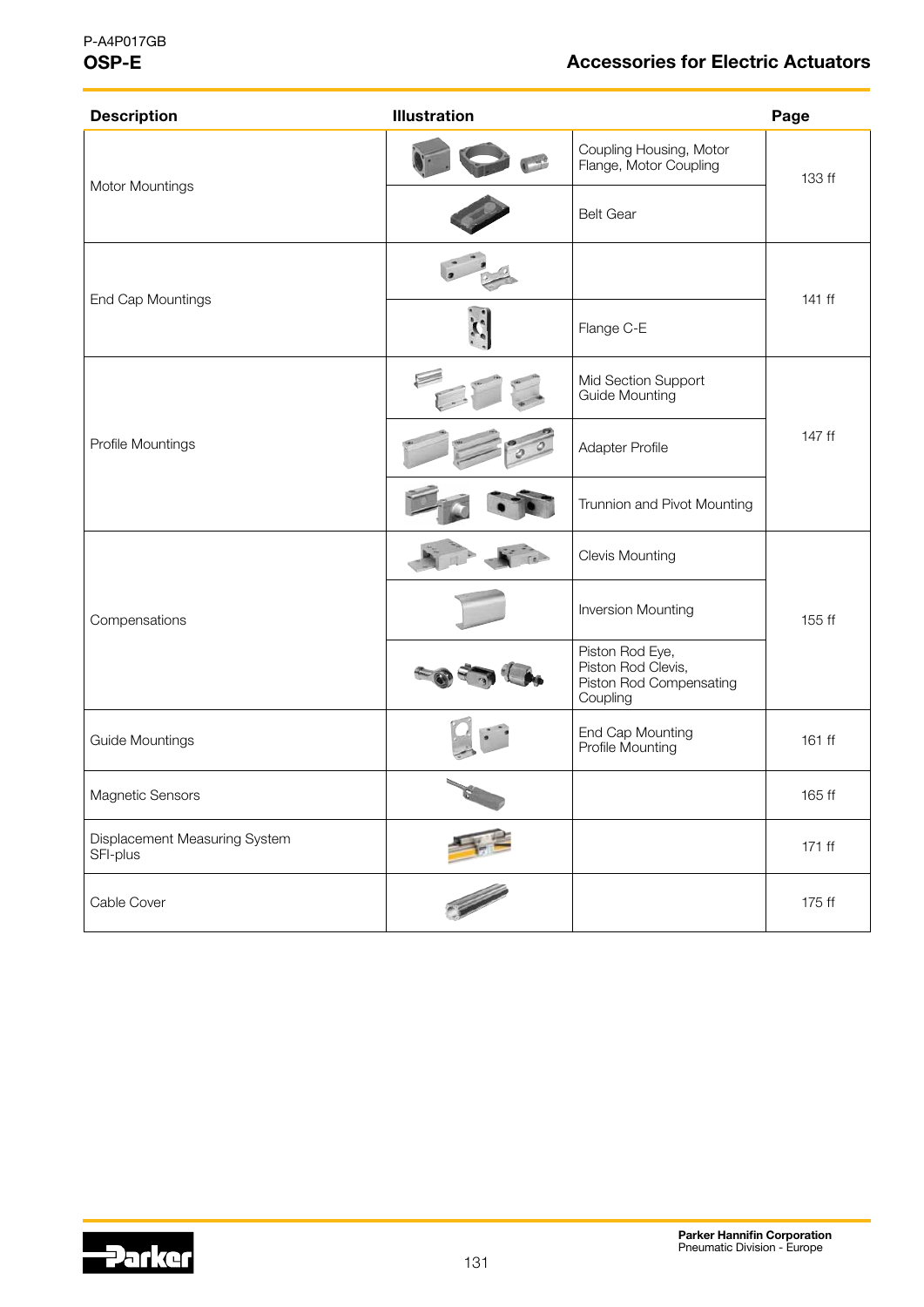P-A4P017GB OSP-E

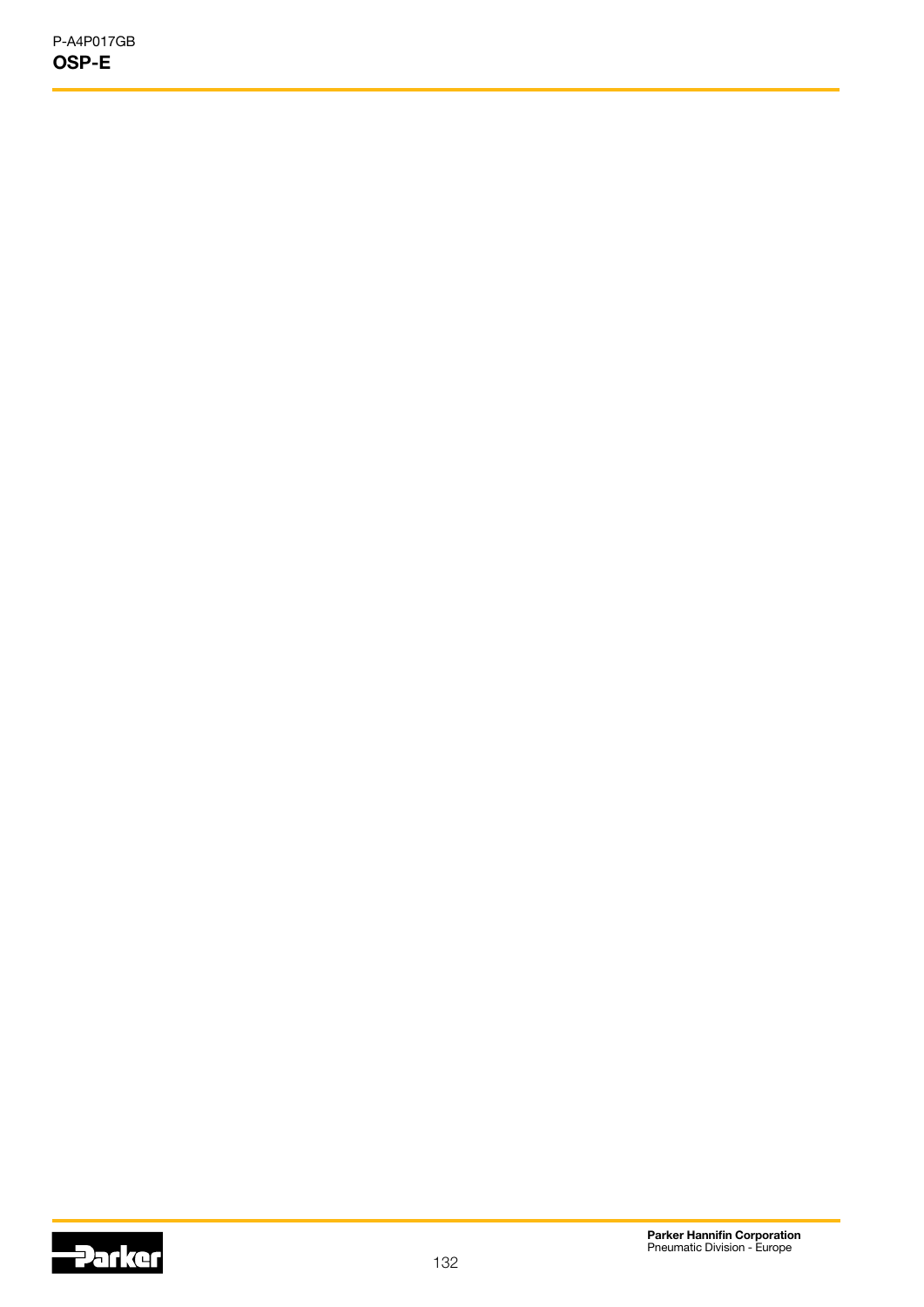# Motor Mountings



#### **Content**

| <b>Description</b>                                                                  | Page             |
|-------------------------------------------------------------------------------------|------------------|
| Coupling Housing, Motor Flanges (OSP-EBHD)                                          | 134              |
| Coupling Housing, Motor Flanges, Motor Coupling (OSP-EBV)                           | 135              |
| Coupling Housing, Motor Flanges, Motor Coupling (OSP-EB)                            | 136              |
| Coupling Housing, Motor Flanges, Motor Coupling (OSP-ESB, ST, SBR, STR)             | 137 <sup>1</sup> |
| Motor Flanges for Freely Selectable Mounting Dimensions (OSP-E.B, SB, ST, SBR, STR) | 138              |
| Belt Gear for freely Selectable Mounting Dimensions (OSP-ESB, ST, SBR, STR)         | 140              |

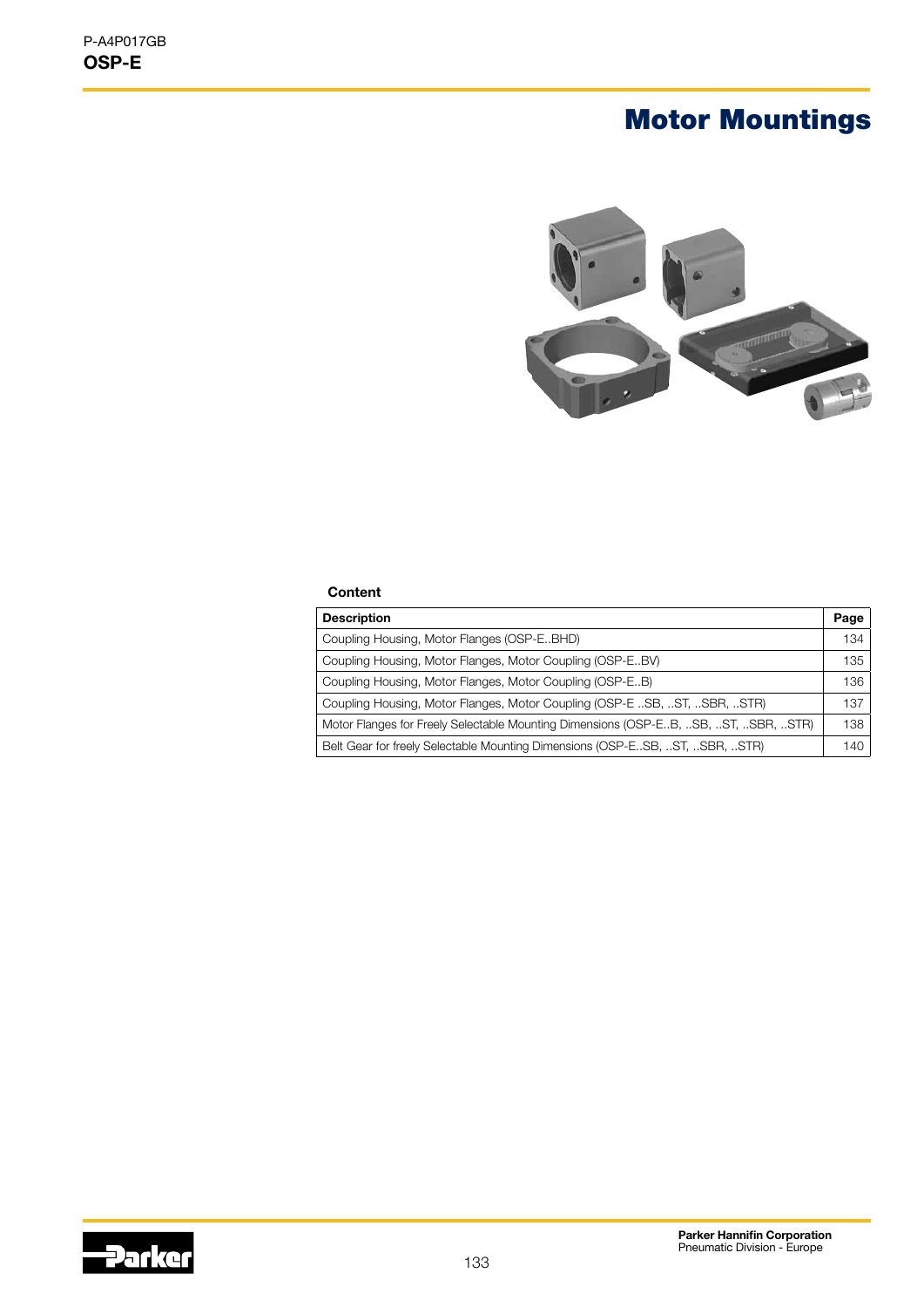## • OSP-E..BHD Belt Actuator with Integrated Guide

Via the coupling housing the gear or the motor can be fitted directly to the actuator and the drive shafts by means of a motor flange.



The motor flange matches the above mentioned coupling housing and has be reworked to match the respective type of motor.

Motor flanges for the available range of gears, servo and stepper motors are included in the respective data sheet, including technical data and dimensions. Please refer to the respective catalogues.

## Coupling Housing (for gear or motor mounting)



| Coupling Housing (for gear or motor mounting)<br>(Motor Flange) |               |       |    |     |     |     |                 |  |
|-----------------------------------------------------------------|---------------|-------|----|-----|-----|-----|-----------------|--|
|                                                                 | <b>Series</b> | ØΑ    |    | м   | N   | øο  | Order No.       |  |
|                                                                 | OSP-E20BHD    | 65.8  | 19 | 60  | 60  | 48  | 16215FIL        |  |
| (Motor)                                                         | OSP-E20BHD*   | 65.8  | 79 | 60  | 60  | 48  | 16269FIL        |  |
|                                                                 | OSP-E25BHD    | 82.0  | 22 | 76  | 76  | 68  | <b>12300FIL</b> |  |
|                                                                 | OSP-E32BHD    | 106.0 | 30 | 98  | 98  | 88  | 12301FIL        |  |
|                                                                 | OSP-E50BHD    | 144.0 | 41 | 130 | 130 | 118 | 12302FIL        |  |

\* Coupling housing for gear or motor mounting with a motor coupling

### Motor Flange (semi-finished)





| <b>Motor Flange</b> (semi-finished) |     |     |     |                 |     |     |       |       |       |           |
|-------------------------------------|-----|-----|-----|-----------------|-----|-----|-------|-------|-------|-----------|
| <b>Series</b>                       | □ C |     |     | CB ØL ØN ØO     |     | P   | R     |       | S ØRS | Order No. |
| OSP-E20BHD                          | 75  | 10. | 25. | 6.6             | 11  | 3.2 | 46.5  | 46.5  | 65.8  | 16216FIL  |
| OSP-E25BHD                          | 90  | -14 | 36  | 9.0             | 15  | 5.5 | 57.9  | 57.9  | 82.0  | 12308FIL  |
| OSP-E32BHD                          | 100 | 14  |     | $55 \quad 11.0$ | 18. | 3.5 | 74.9  | 74.9  | 106.0 | 12309FIL  |
| OSP-F50BHD                          | 125 | 18  | 77  | 13.5            | 20  | 5.5 | 101.8 | 101.8 | 144 O | 12310FIL  |

#### Motor Flange (finished)

| <b>Series</b>               | Comment                                        | Order No. *     |
|-----------------------------|------------------------------------------------|-----------------|
| <b>OSP-E20BHD</b>           | for PV40-TA / LP050                            | 16224FIL        |
| OSP-E20BHD                  | for PV60-TA / LP070 (with gear mounting 15166) | 16273FIL        |
| OSP-E20BHD                  | for PS60                                       | 18283FIL        |
|                             | <b>OSP-E25BHD</b> for PV60-TA / LP070          | <b>12311FIL</b> |
| OSP-E25BHD                  | for PS60                                       | <b>18413FIL</b> |
|                             | <b>OSP-E32BHD</b> for PV90-TA / LP090          | <b>12312FIL</b> |
| OSP-E32BHD                  | for PS90                                       | <b>18419FIL</b> |
|                             | <b>OSP-E50BHD</b> for PV115-TA / LP120         | <b>12313FIL</b> |
| <b>OSP-E50BHD</b> for PS115 |                                                | 18422FIL        |

\*Motor Coupling not included

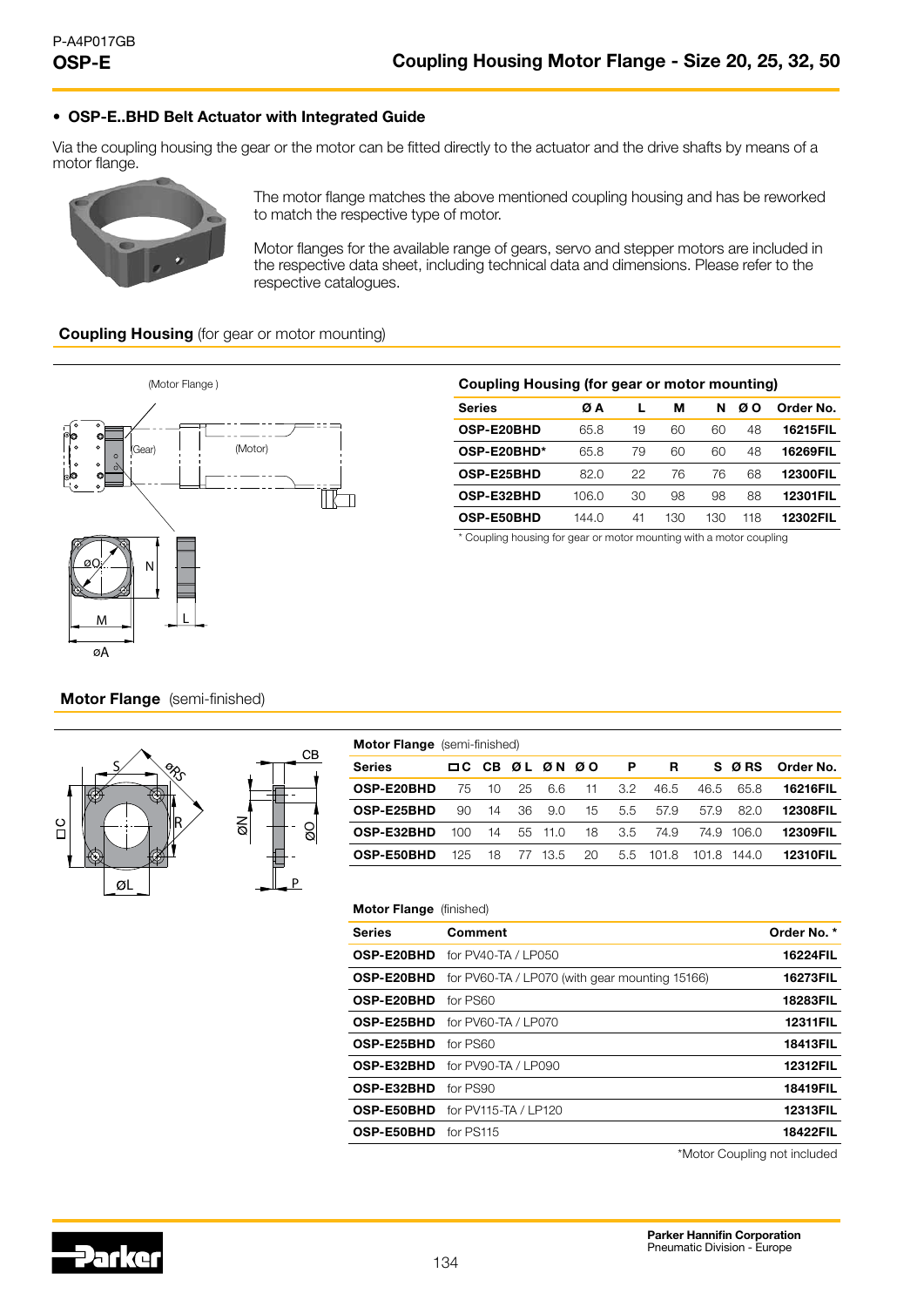## • OSP-E..BV Vertical Belt Actuator with Integrated Ball Bearing Guide

The coupling housing with suitable motor flange allows proper connection between the drive shaft of the actuator and the gear shaft or motor shaft. The gear or motor can either be fitted to the actuator directly or indirectly. If a Parker Origa gear is used, direct clamping of the gear shaft into to the drive shaft with clamping Stroke. As an alternative the gear or motor can be fitted to the actuator via a motor coupling.

<sup>1)</sup> Hint: when selecting the type of motor mounting please observe the respective drive shaft versions in accordance with the ordering code of the actuator (page 36).

# Coupling Housing



## Universal Motor Coupling



#### Motor Flange



| Series                                                         |  |  |  |  | □ C CB Ø L Ø N Ø O P R S Ø RS Order No. |
|----------------------------------------------------------------|--|--|--|--|-----------------------------------------|
| OSP-E20BV 75 10 25 6.6 11 3.2 46.5 46.5 65.8 <b>16216FIL</b>   |  |  |  |  |                                         |
| OSP-E20BV* 120 15 25 6.6 11 3.0 46.5 46.5 65.8 <b>16267FIL</b> |  |  |  |  |                                         |
| OSP-E25BV 90 14 36 9.0 15 5.5 58.0 58.0 82.0 12308FIL          |  |  |  |  |                                         |
| OSP-E25BV* 120 15 35 6.6 11 3.0 46.0 46.0 65.0 <b>12069FIL</b> |  |  |  |  |                                         |

#### Motor Flange (finished)

| <b>Series</b> | Comment                                        | Order No.       |
|---------------|------------------------------------------------|-----------------|
| OSP-E20BV     | for PV40-TA / LP050 (for Standard Clamp Shaft) | 16224FIL        |
| OSP-E20BV     | for PV60-TA / LP070 (for Plain Shaft)          | <b>16273FIL</b> |
| OSP-E20BV     | for PS60 (for Plain Shaft)                     | <b>18283FIL</b> |
| OSP-E25BV     | for PV60-TA / LP070                            | <b>12311FIL</b> |
| OSP-E25BV     | for PS60                                       | <b>18413FIL</b> |